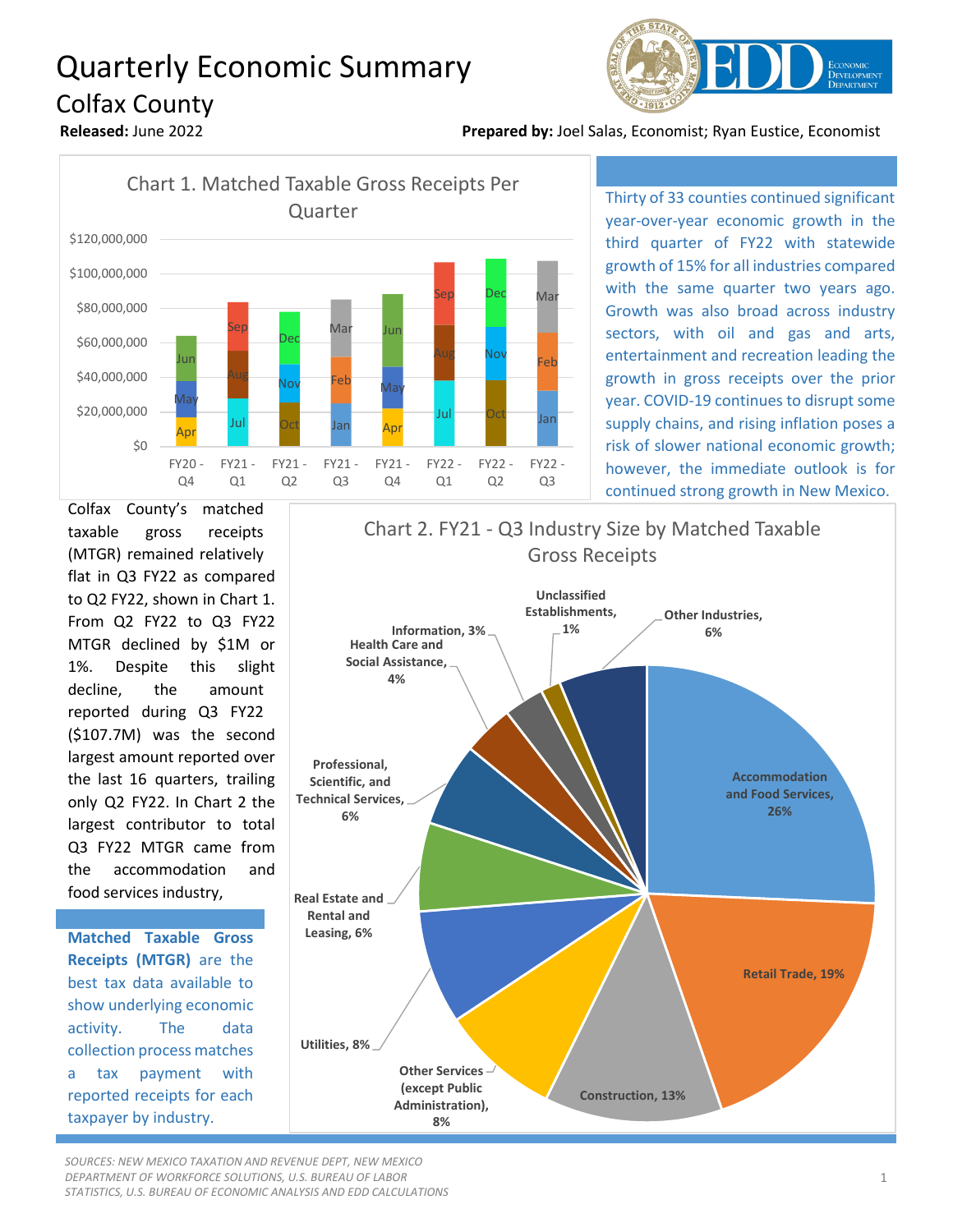## Quarterly Economic Summary Colfax County



| Table 1. FY22 - Q3 Matched Taxable Gross Receipts by Industry |  |
|---------------------------------------------------------------|--|
|---------------------------------------------------------------|--|

| <b>Industries</b>                                     | <b>FY22 - Q3</b> |                 | <b>YOY Growth</b> |             | YOY % Change | 2-Year % Change |     |        |
|-------------------------------------------------------|------------------|-----------------|-------------------|-------------|--------------|-----------------|-----|--------|
| <b>Accommodation and Food Services</b>                |                  | $27,225,328$ \$ |                   | 6,546,531   |              | 32%             |     | 57%    |
| Administrative/Support & Waste Management/Remediation |                  | $1,352,328$ \$  |                   | 504,311     |              | 59%             |     | 54%    |
| Agriculture, Forestry, Fishing, and Hunting           |                  | $867,111$ \$    |                   | 476,875     |              | 122%            |     | 267%   |
| Arts, Entertainment, and Recreation                   |                  | $1,029,870$ \$  |                   | 43,618      |              | 4%              |     | 296%   |
| Construction                                          |                  | 13,342,057 \$   |                   | 1,302,300   |              | 11%             |     | 38%    |
| <b>Educational Services</b>                           |                  | 76,557 \$       |                   | 39.655      |              | 107%            |     | 279%   |
| Finance and Insurance                                 |                  | $479,275$ \$    |                   | 5,028       |              | 1%              |     | 24%    |
| <b>Health Care and Social Assistance</b>              |                  | $3,792,601$ \$  |                   | (31, 854)   |              | $-1%$           |     | 12%    |
| Information                                           |                  | $3,007,257$ \$  |                   | 866,981     |              | 41%             |     | $-9%$  |
| Management of Companies and Enterprises               |                  | 6,579           | -S                | 6,579 $N/A$ |              |                 | N/A |        |
| Manufacturing                                         |                  | $1,042,136$ \$  |                   | (159, 824)  |              | $-13%$          |     | 186%   |
| Mining, Quarrying, and Oil and Gas Extraction         |                  | $200,587$ \$    |                   | 200,587 N/A |              |                 | N/A |        |
| Other Services (except Public Administration)         |                  | $8,909,150$ \$  |                   | 2,145,927   |              | 32%             |     | 32%    |
| Professional, Scientific, and Technical Services      |                  | 6,278,549       | S                 | 753,368     |              | 14%             |     | 34%    |
| <b>Public Administration</b>                          |                  |                 | S                 | (4,942)     |              | $-100\%$ N/A    |     |        |
| Real Estate and Rental and Leasing                    |                  | 6,639,955       | S                 | 959,356     |              | 17%             |     | 136%   |
| Retail Trade                                          |                  | $20,141,987$ \$ |                   | 5,786,188   |              | 40%             |     | 59%    |
| <b>Transportation and Warehousing</b>                 |                  | $221,021$ \$    |                   | 60,333      |              | 38%             |     | $-17%$ |
| Unclassified Establishments                           |                  | 1,487,956 \$    |                   | 1,271,935   |              | 589%            |     | 340%   |
| <b>Utilities</b>                                      |                  | $8,555,158$ \$  |                   | 1,043,158   |              | 14%             |     | 22%    |
| <b>Wholesale Trade</b>                                |                  | $1,339,524$ \$  |                   | 862,885     |              | 181%            |     | 167%   |
| <b>All Industries</b>                                 |                  | 107,669,138 \$  |                   | 22,397,173  |              | 26%             |     | 49%    |

which accounted for 26% of the total MTGR. Table 1 shows an increase of \$22.4M from Q3 in FY21 to FY22 of the same period. Table 1 also shows that only two industries reported a year-over-year (YOY) loss. The largest decline came from the manufacturing industry which reported a decline of \$159K or 13%. The largest increase came from the other services sector, which posted a YOY increase of \$2.1M or 32%.

Gross receipts tax (GRT) revenue collections decreased by \$16K, or 2.8%, from Q2 FY22 to Q3 FY22, shown in Chart 4. Over the last 8 quarters GRT collections have averaged \$559K.



*SOURCES: NEW MEXICO TAXATION AND REVENUE DEPT, NEW MEXICO DEPARTMENT OF WORKFORCE SOLUTIONS, U.S. BUREAU OF LABOR STATISTICS, U.S. BUREAU OF ECONOMIC ANALYSIS AND EDD CALCULATIONS*